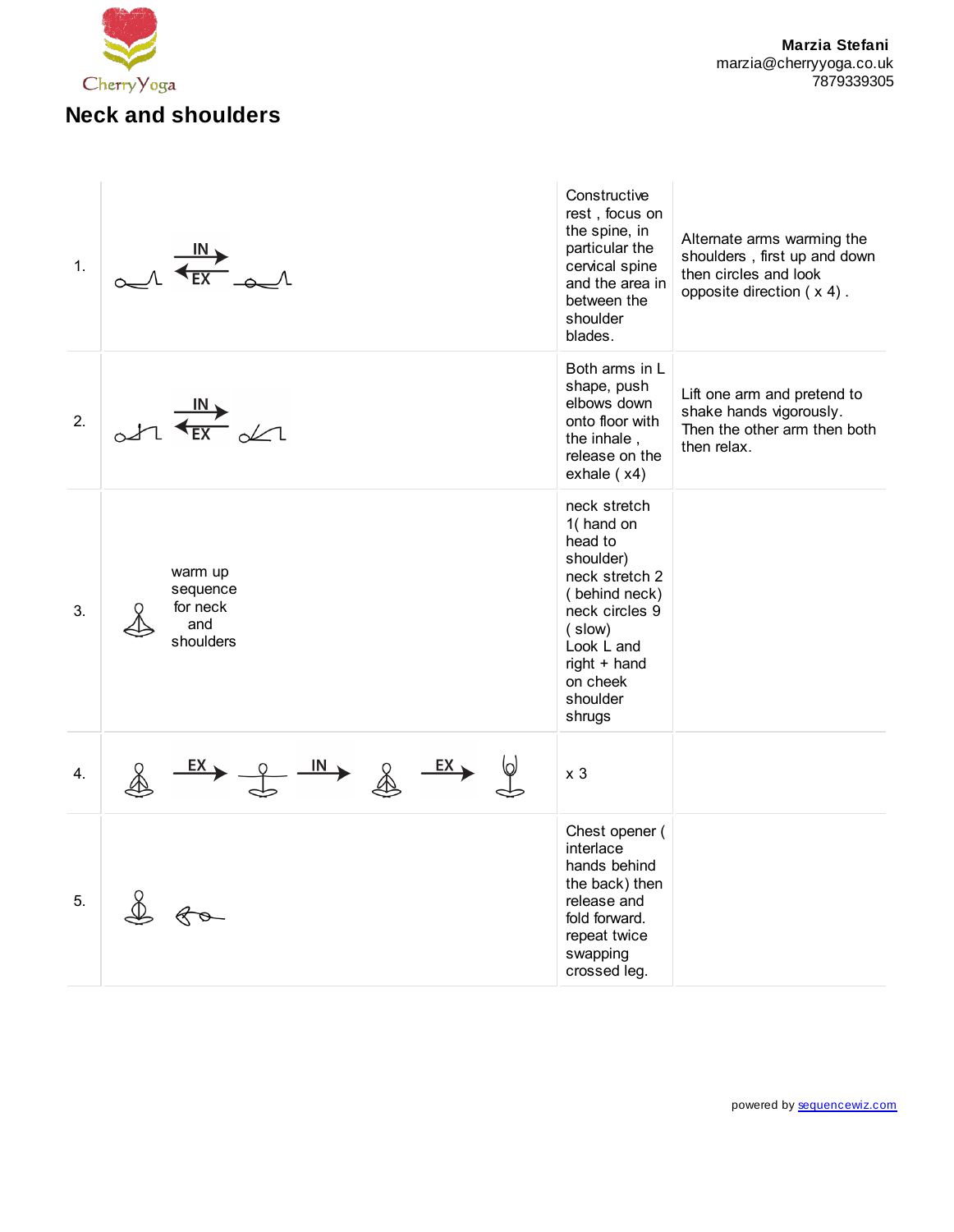

| 6.  | Þ                                    | Extended<br>puppy with<br>prayer hands<br>to release the<br>shoulders then<br>move to<br>downdog and<br>walk to forward<br>fold, then<br>mountain. |  |
|-----|--------------------------------------|----------------------------------------------------------------------------------------------------------------------------------------------------|--|
| 7.  |                                      | march on site<br>opposite arms<br>and legs then<br>pause with<br>one leg up (<br>balance<br>practice)                                              |  |
| 8.  | <u>IN</u><br>ξy                      | dynamic chair<br>pose x 3 then<br>hold with<br>cactus arms.                                                                                        |  |
| 9.  |                                      | warrior one<br>with chest<br>opener (use<br>belt if needed)                                                                                        |  |
| 10. |                                      | Warrior II then<br>humble warrior<br>on both sides -<br>child pose.                                                                                |  |
| 11. |                                      | compensate<br>with prasarita<br>with side<br>stretch using<br>the breath.                                                                          |  |
| 12. | $\frac{\rho}{\ell}$<br>Eagle<br>prep | Begin in<br>mountain pose<br>, stand on one<br>foot open 1 leg<br>to the side<br>then close x3<br>then get into<br>the posture.                    |  |
| 13. | $\xrightarrow{EX}$<br>IN<br>⊘        | Childpose<br>vinyasa to<br>prep for twist<br>in thread the<br>needle.                                                                              |  |

powered by [sequencewiz.com](http://www.sequencewiz.com/)